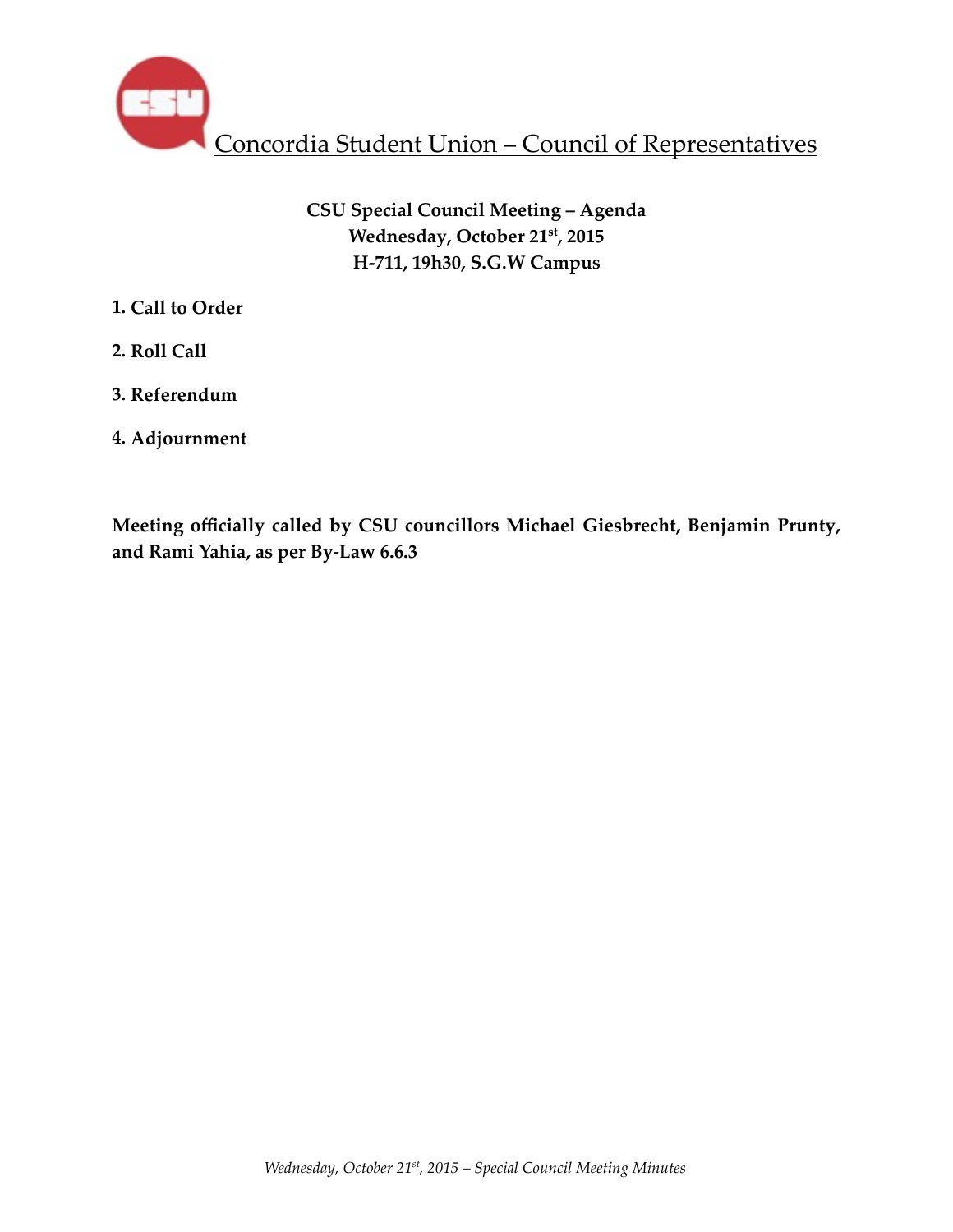

# **CSU Special Council Meeting – Minutes Wednesday, October 21st, 2015 H-711, 19h30, S.G.W Campus**

## **1. CALL TO ORDER**

Meeting is called to order at 19h00.

We would like to acknowledge that Concordia university is on the traditional territory of the Kanien'keha:ka (Ga-niyen-gé-haa-ga), a place which has long served as a site of meeting and exchange *amongst nations. Concordia recognizes, and respects the Kanien'keha:ka (Ga-niyen-gé-haa-ga)* as the *traditional custodians of the lands and waters on which we meet today.* 

### **2. ROLL CALL**

Council Chairperson: *Mat Forget* Council Secretary: *Caitlin Robinson*

Executives present for the duration of the meeting consisted of *Gabrielle Caron* (VP Sustainability), *Lori Dimaria* (VP Clubs & Internal), *Gabriel Velasco* (VP External & Mobiliza%on), *Terry Wilkings* (President) and *Chloë Williams* (VP Loyola).

Executives absent for the duration of the meeting consisted of *Anas Bouslikhane* (VP Finance), Marion *Miller* (VP Academic & Advocacy) and *John Talbot* (VP Student Life).

Councillors present for the duration of the meeting consisted of *Michael Giesbrecht* (Arts & Science), Adrian Longinotti (Arts & Science), *Lucinda Marshall-Kiparissis* (Arts & Science), *Terry Ngala* (Arts & Science), *Aloyse Muller* (Arts & Science), *Geneviève Nadeau-Bonin* (Arts & Science), Jason Poirier-Lavoie (Arts & Science), *Benjamin Prunty* (Arts & Science), and *Rami Yahia* (ENCS).

Councillors absent for the duration of the meeting consisted of *Omar Al Khin* (JMSB), Jenna Cocullo (Arts & Science), *Simon Dansereau* (JMSB), *Jana Ghalayini* (ENCS), *Rachel Gauthier* (JMSB), *Sanaz Hassan Pour* (Fine Arts), *Faddy Kamel* (ENCS), *Hassan Mogharbel* (ENCS), *Marcus Peters* (Arts & Science), *Melanie Romer* (Arts & Science), *Fadi Saijari* (JMSB), *Leyla Sutherland* (Fine Arts) and *Michael Wrobel* (Arts & Science). 

### **3. REFERENDUM**

#### **Benjamin Prunty**:

BE IT RESOLVED THAT the following question be put to ballot for the 2015-2016 By-Elections:

Do you as a member of the Concordia Student Union (CSU) support the CSU *employing its resources, including a portion of the Student Space, Accessible*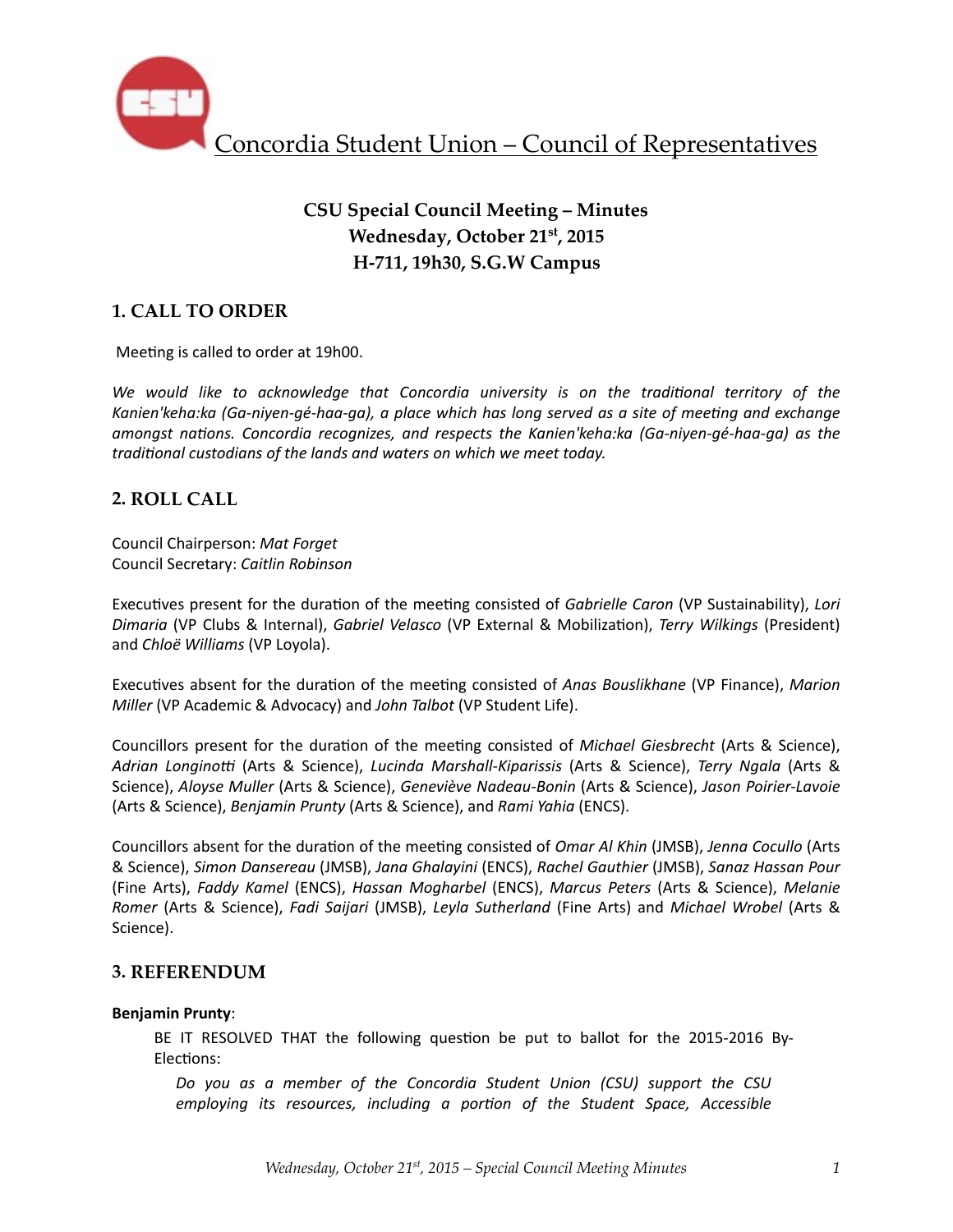

Education, and Legal Contingency Fund, to establish an autonomous Concordia-based solidarity economy incubator that will primarily engage students through the support, *development, study, and promotion of democratic enterprises which have an explicit* public benefit mandate, like with the Hive Cafe Solidarity Cooperative, and the Popular University Student Housing (PUSH) Fund?

Seconded by **Lucinda Marshall-Kiparissis**. 

**Benjamin Prunty**: After the last meeting it seemed clear that a simpler solution, especially during midterm season, would be to come to Council instead of getting signatures on a petition. We have already had a meeting as well so this is not burdening anybody.

**Aloyse Muller**: How would this be campaigned for? It seems like a pretty complex subject which would need lots of background. How will information be provided?

**Benjamin Prunty**: There is an ongoing two-year proposal being proposed for a sustainability economy incubator, with a bunch of people within the community involved in many projects. It takes into account the context we are in right now with momentum around collective and social issues. The campaign will try to maximize the impact and direction of the university with respect to these issues at a very opportune time. The campaigning will involve some writing in the form of a written explanation. I have not worked out the specifics, but I intend in circulating information. I have one of the petitions here as well. 

**Terry Wilkings**: If people want to know more about the resource group which acts in a similar capacity elsewhere in Montreal, it is called the Réseau d'investissement social du Québec (RISQ), and has a similar function but is on a different scale not catered to students. The question has been inspired through structures which exist such as this one.

**Benjamin Prunty**: One of the barriers potentially with RISQ is that it is largely francophone and we are more anglophone, so as someone having done a lot of grant writing for the Hive when it was starting, there is a barrier of access so it is more difficult to dive into. There is more technical information which needs to be provided. The motion is to send this the question to ballot.

# **VOTE**

In favour : 9 Opposed: 0 Abstentions: 1 (Benjamin)

### *Motion carries.*

**Benjamin Prunty**: If there were to be any expenses incurred with this, it would have to go through referendum as well. This question is just to start a conversation.

### **4. ADJOURNMENT**

**Michael Giesbrecht** moves to adjourn.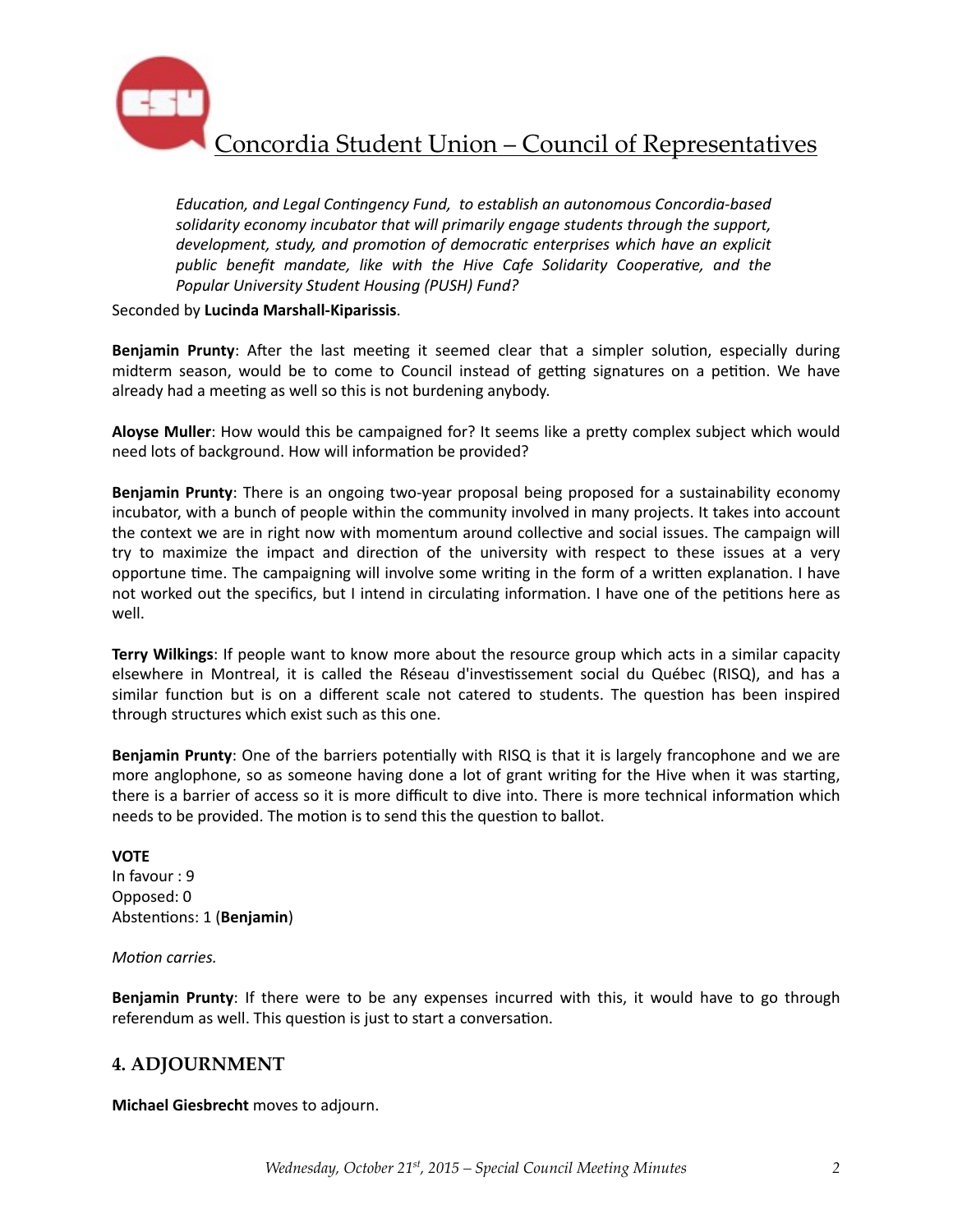

Seconded by **Lucinda Marshall-Kiparissis**. 

**VOTE**  In favour : 9 Opposed: 0 Abstentions: 0

*Motion carries.* 

*Meeting is adjourned at 19h08.*